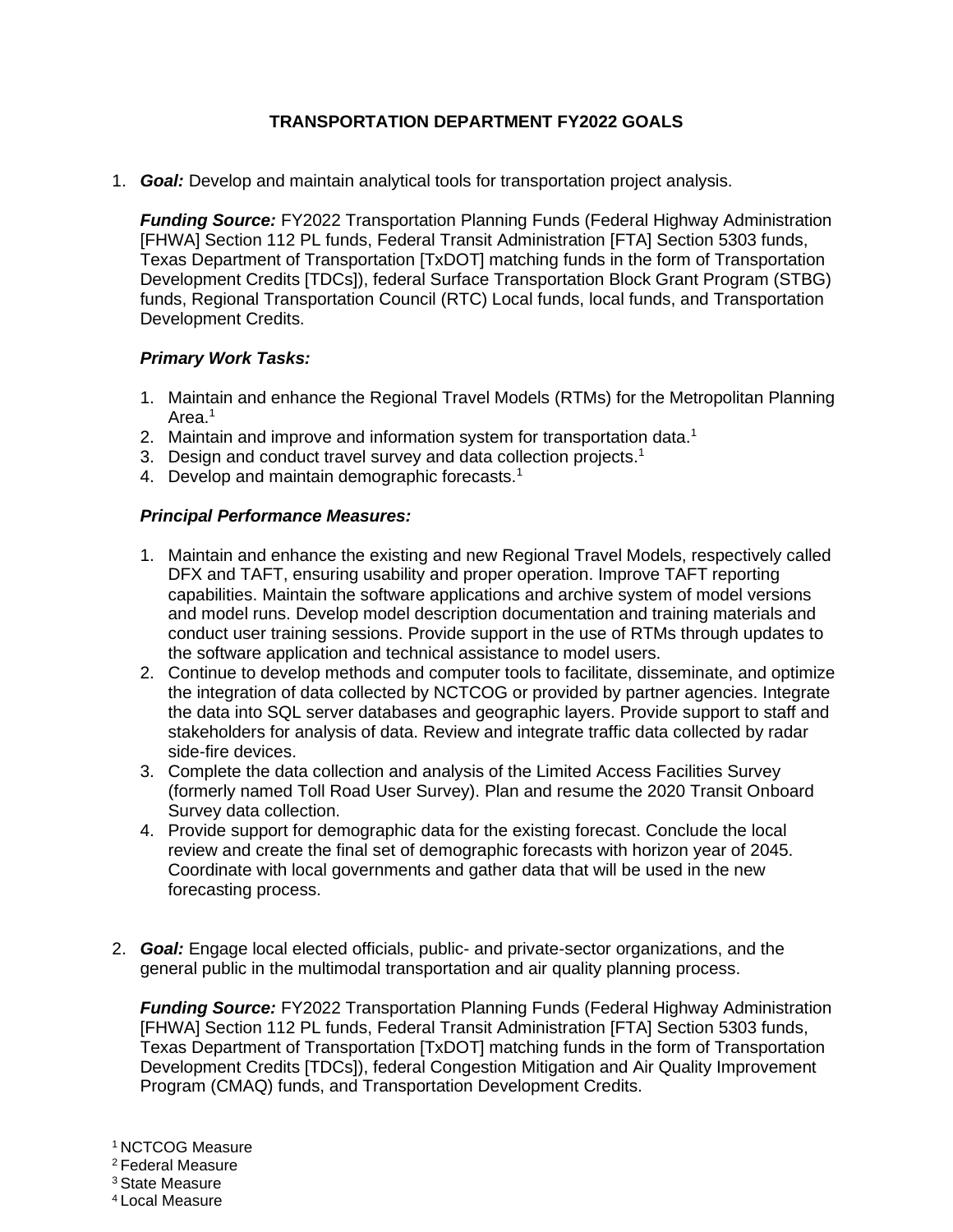## *Primary Work Tasks:*

- 1. Produce print and online content and publications to inform the public and media about regional transportation and air quality issues.<sup>1, 2, 3</sup> (FHWA, FTA, TxDOT)
- 2. Engage local governments and public and private organizations, including community groups, business organizations, chambers of commerce, local community/technical colleges, and school districts, in transportation and air quality projects and programs.<sup>1</sup>
- 3. Increase awareness of transportation and air quality programs through outreach and education campaigns.<sup>1</sup>
- 4. Maintain a Public Participation Plan.<sup>2, 3</sup> (FHWA, FTA, TxDOT)
- 5. Offer multiple ways for the public to learn about and provide input on transportation plans, including in person and online opportunities.<sup>1, 2, 3</sup> (FHWA, FTA, TxDOT)
- 6. Publicize opportunities for public involvement.<sup>2, 3</sup> (FHWA, FTA, TxDOT)
- 7. Provide reasonable accommodations to encourage individuals and groups protected by federal civil rights laws to participate in planning processes.<sup>2, 3</sup> (FHWA, FTA, TxDOT)

### *Principal Performance Measures:*

- 1. Publish or contribute to monthly and semiannual newsletters and provide content to other publications, including those developed by the agency. Publish technical reports and other topic-specific publications, as needed. Compile data and information from both internal staff and external agencies to create the content for an annual state-of-theregion report. Maintain and update the website and social media resources regularly to ensure current information is being presented. Provide timely responses to media inquiries and distribute press releases as needed.
- 2. Coordinate with regional partners on transportation and air quality projects and programs; plan for, host, and attend meetings. Provide educational resources to partners. Select and participate in transportation and air quality-related virtual or inperson outreach events and educate the public about various transportation and air quality campaigns.
- 3. Implement transportation and air quality education campaigns. Monitor campaign web traffic, electronic email list of users, and surveys to quantify effectiveness of educational campaigns. Provide graphic, audio/visual, educational, social media messages, and informational services for local governments, as well as NCTCOG's Transportation Department, on transportation and air quality-related programs/campaigns.
- 4. Update the Public Participation Plan, as necessary, to ensure that it is current with federal guidelines, paying particular attention to environmental justice elements.
- 5. Hold public meetings, partner to jointly host meetings with other organizations, or offer online opportunities on relevant transportation topics to inform the public and seek input on the decision-making process.
- 6. Maintain current contact information for individuals, transportation partners, elected officials, businesses, chambers of commerce, and others to whom public meeting notices and notices for online participation opportunities are sent by mail or email. Publicize opportunities for public involvement in newspapers, including minority and Spanish-language newspapers.
- 7. Select locations for public meetings based on physical accessibility and proximity to public transportation. When possible, provide an online viewing option for public meetings to help ensure resident participation in the decision-making process. Provide translation of materials, when appropriate, according to the Language Assistance Plan.

<sup>1</sup> NCTCOG Measure

<sup>2</sup> Federal Measure

<sup>3</sup> State Measure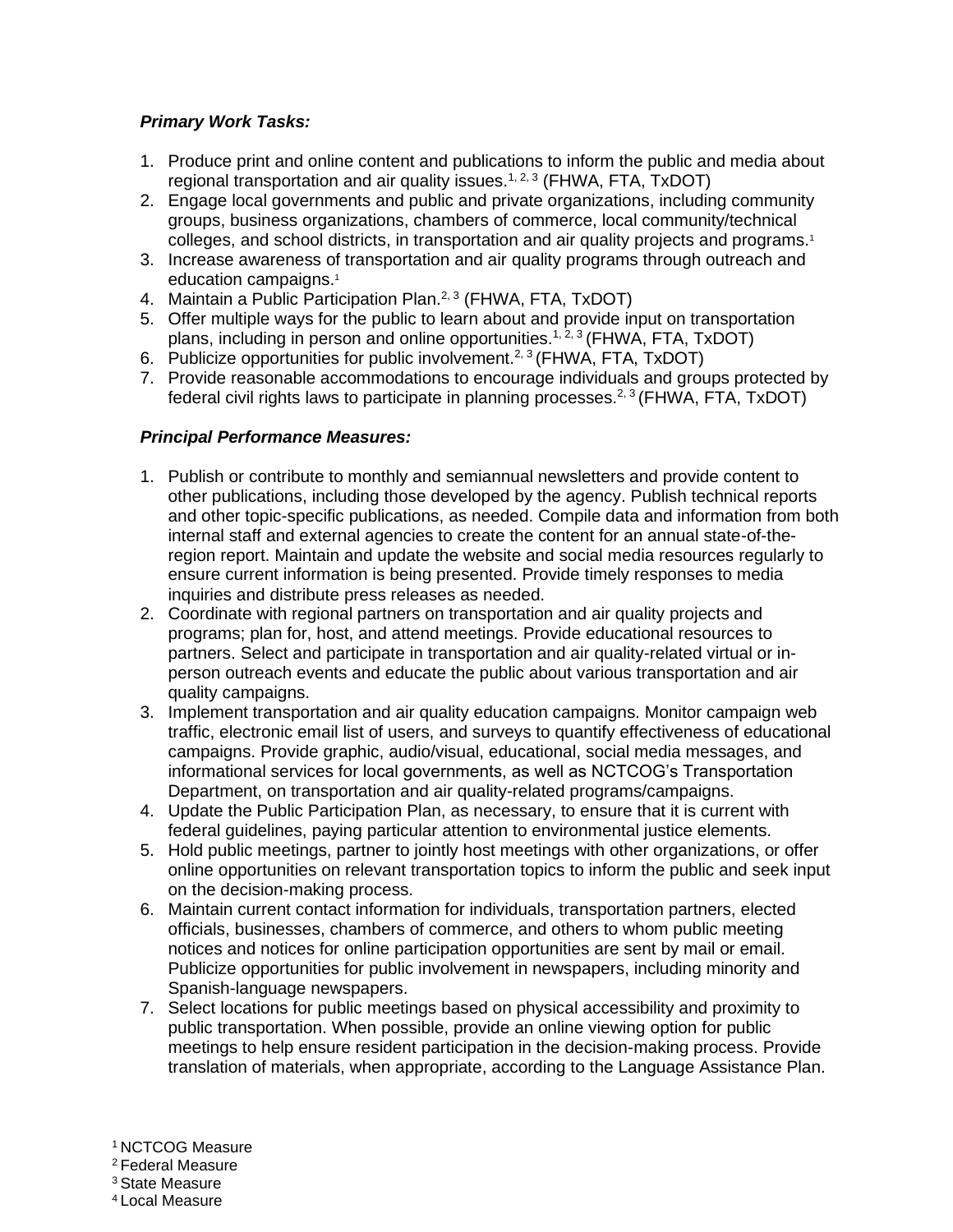3. *Goal:* Enhance safety and reduce congestion on the transportation system by improving reliability, reducing travel demand, and improving operations of the existing system.

*Funding Source:* FY2022 Transportation Planning Funds (Federal Highway Administration [FHWA] Section 112 PL funds, Federal Transit Administration [FTA] Section 5303 funds, and Texas Department of Transportation [TxDOT] matching funds in the form of Transportation Development Credits), federal Surface Transportation Block Grant Program (STBG) funds, federal Congestion Mitigation and Air Quality Improvement Program (CMAQ) funds, Texas Department of Transportation (TxDOT) funds, Regional Transportation Council (RTC) Local funds, other local funds, and Transportation Development Credits.

# *Primary Work Tasks:*

- 1. Monitor, implement, and promote the Congestion Management Process (CMP) for the Dallas-Fort Worth Metropolitan Area, including integration with the Metropolitan Transportation Plan (MTP) and the Transportation Improvement Program.<sup>1,2,3</sup> (FHWA, FTA TxDOT)
- 2. Coordinate and oversee committee meetings, outreach events, and educational campaigns.1,2,3 (FHWA, FTA, TxDOT)
- 3. Enhance the collection, analysis, and reporting of safety-related performance measures.1,2,3 (FHWA, FTA, TxDOT)
- 4. Participate in and implement projects/activities that reduce traffic incident clearance times and reduce crash injuries and fatalities within the region.<sup>1,2</sup> (FHWA)

## *Principal Performance Measures:*

- 1. Coordinate tracking, evaluation, and implementation of the CMP, including projects and programs that better operate the transportation system and reduce travel demand. Monitor, track, promote, and implement Travel Demand Management and Transportation System Management and Operation projects in the region. Continue to monitor new project requests and project modifications requests and ensure consistency with the MTP.
- 2. Coordinate and oversee the Regional Safety Advisory Committee and the Regional Intelligent Transportation System (ITS) Task Force. Identify, coordinate, and host safety events, training, and/or groups, as needed. Continue the development of regional safety education and trip reduction campaigns.
- 3. Request, analyze, and maintain regional safety data, including crash data from TxDOT's Crash Records Information System, fatality data from the National Highway Traffic Safety Administration (NHTSA), hazardous material spill data from the National Response Center, and regional incident management response data from local first responders. Conduct crash data analysis for staff, member agencies, and the public, as requested. Monitor and participate in activities related to TxDOT Safety Performance target setting as it relates to metropolitan planning organization coordination; and set targets, monitor, and report on Federal Highway Administration Safety Performance Measures.
- 4. Offer Traffic Incident Management First Responder and Manager training classes and an Executive Level training course. Implement and oversee activities related to the 2020 Incident Management Equipment Purchase and 2021 Incident Management Freeway Blocking Equipment Call for Projects. Track Mobility Assistance Patrol Program performance and monitor patrol routes, route coverage, hours of operation, and efficiency of each program. Continue coordination efforts with regional Commercial

<sup>2</sup> Federal Measure

<sup>3</sup> State Measure

<sup>1</sup> NCTCOG Measure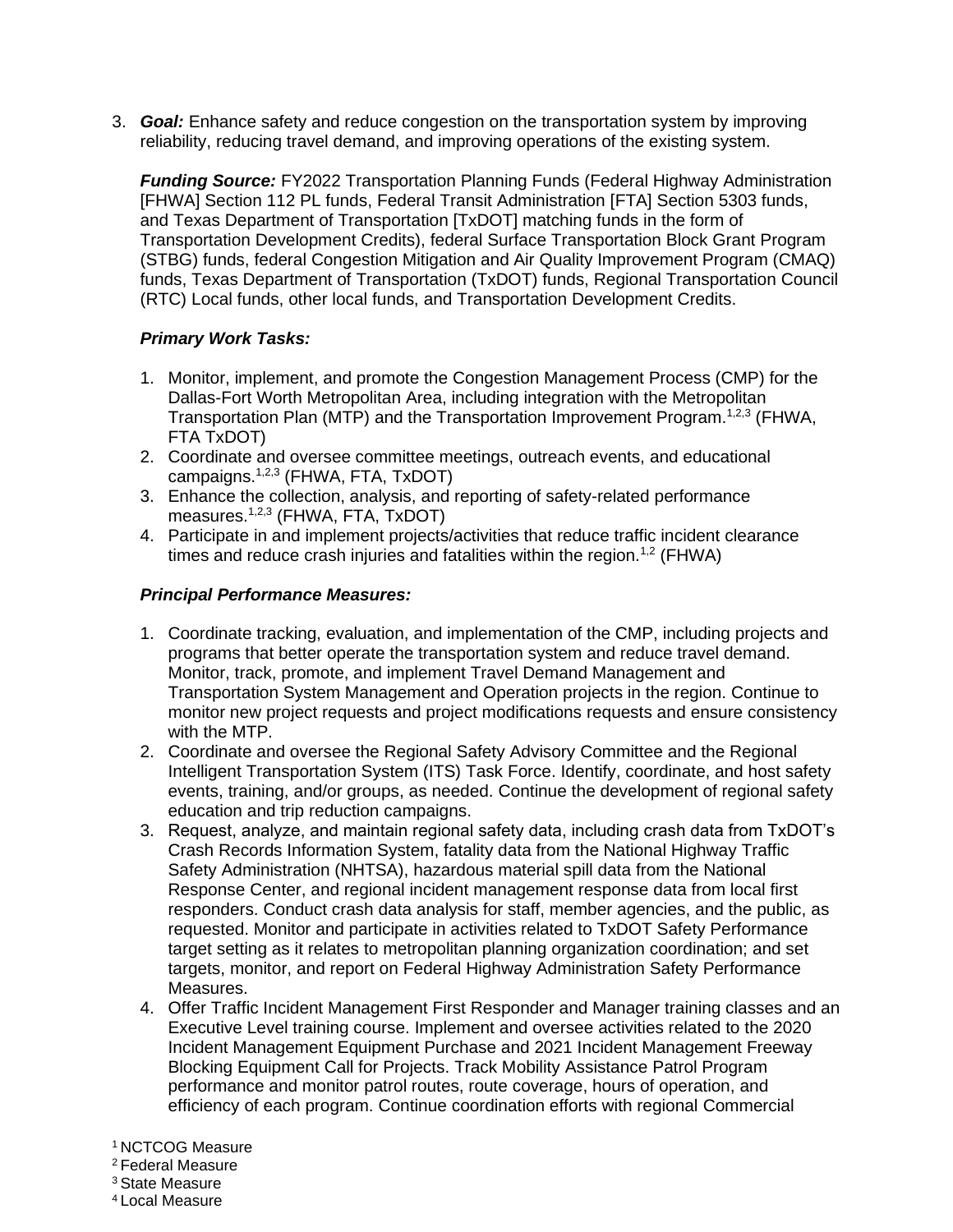Vehicle Enforcement Working Group agencies to initiate addition programs, projects, and training that improve commercial vehicle safety, as needed.

4. *Goal:* Support access to and expansion of general aviation facilities and assist in the safe integration and use of unmanned aircraft systems (UAS) in the region.

*Funding Source:* FY2022 Transportation Planning Funds (Federal Highway Administration [FHWA] Section 112 PL funds, Federal Transit Administration [FTA] Section 5303 funds, and Texas Department of Transportation [TxDOT] matching funds in the form of Transportation Development Credits), Regional Transportation Council (RTC) Local funds, and other local funds.

## *Primary Work Tasks:*

- 1. Support the Air Transportation Advisory Committee (ATAC).<sup>1,2</sup> (FHWA, FTA, TxDOT)
- 2. Support data collection to assess the impact of aviation activity on transportation planning and surface access to aviation facilities.<sup>1,2,3</sup> (FHWA, FTA, TxDOT)
- 3. Submit for funding for new North Central Texas General Aviation and Heliport System Plan.<sup>1</sup>
- 4. Collaborate with regional educators, industry partners, and governments to seek and provide innovative ways to sustain regional aviation education and workforce programs.<sup>1</sup>
- 5. Support the Unmanned Aircraft Systems (UAS) Safety and Integration Task Force and working groups. Assist in the safe and efficient integration of UAS into the region's existing transportation system.

### *Principal Performance Measures:*

- 1. Host Air Transportation Technical Committee (ATAC) meetings to include briefings for elected officials at the local, State, and federal levels and provide status reports on ATAC activities to other NCTCOG committees. Monitor and track aviation funding provided to the region. Foster more communication and collaboration amongst ATAC members.
- 2. Update travel-time contours to regional aviation facilities, as needed. Monitor the aviation chapter in the Metropolitan Transportation Plan, Mobility 2045, related to implementation of programs and policies.
- 3. Review and initiate an update to the North Central Texas General Aviation and Heliport System Plan for accuracy.
- 4. Participate on committees to share data and resources with stakeholders and support curriculum development to assist and facilitate aviation programs. Maintain, enhance, and promote NCTaviationcareers.com at aviation education outreach events.
- 5. Host Unmanned Aircraft Systems (UAS) Safety and Integration Task Force and working group meetings for local, State, and federal partners, as well as industry experts, universities, and other organizations. Coordinate with the UAS Task Force to monitor, inventory, and share efforts to implement UAS initiatives within the region. Host at least four Know Before You Fly workshops for interested individuals.
- 5. *Goal:* Develop and implement the Transportation Improvement Program (TIP) and support and facilitate the funding and implementation of transportation projects in the Dallas-Fort Worth Metropolitan Area.

<sup>1</sup> NCTCOG Measure

<sup>2</sup> Federal Measure

<sup>3</sup> State Measure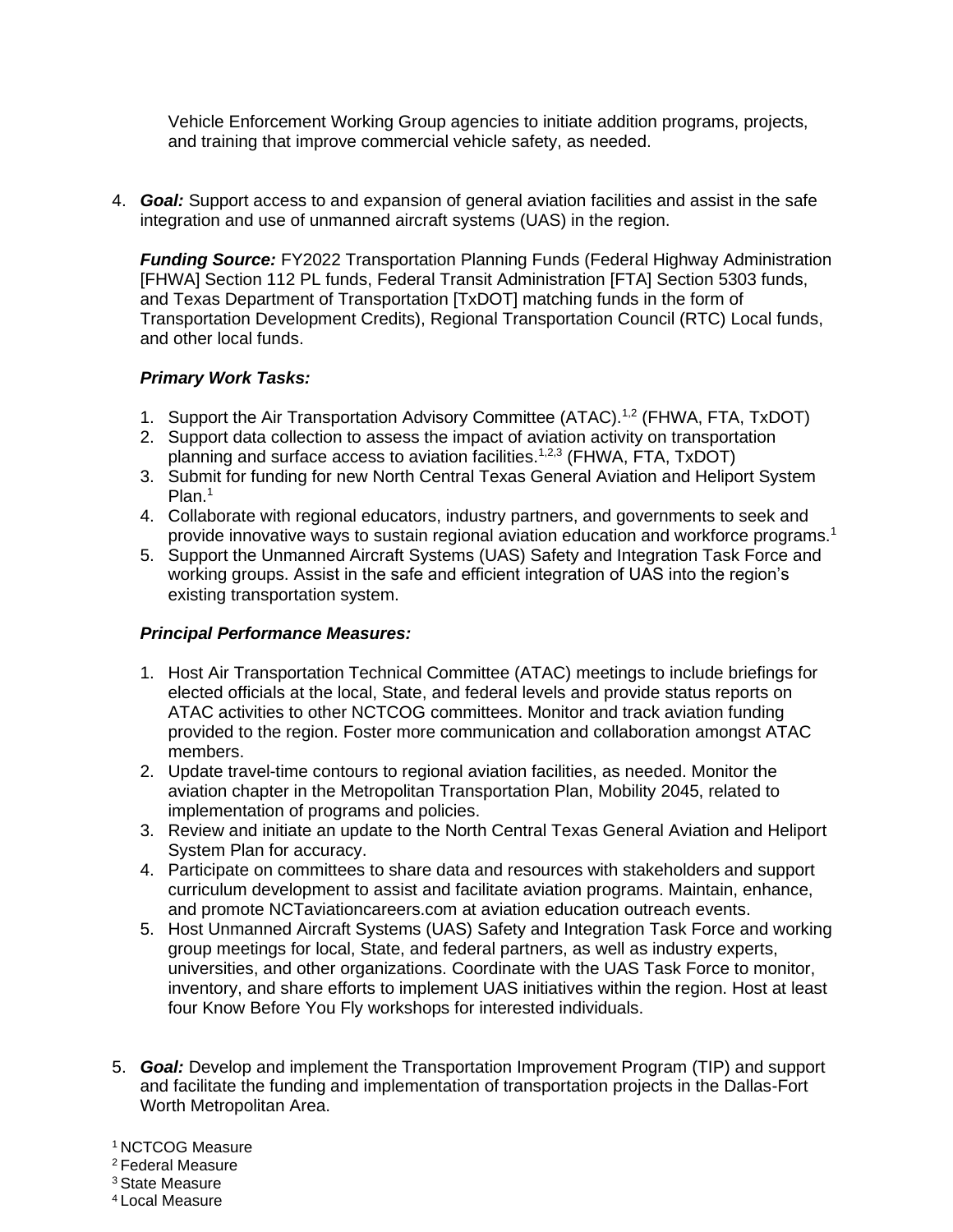*Funding Source:* FY2022 Transportation Planning Funds (Federal Highway Administration [FHWA] Section 112 PL funds, Federal Transit Administration [FTA] Section 5303 funds, and Texas Department of Transportation [TxDOT] matching funds in the form of Transportation Development Credits [TDCs]), federal Surface Transportation Block Grant Program (STBG) funds, Regional Toll Revenue (RTR) funds, and Transportation Development Credits.

# *Primary Work Tasks:*

- 1. Modify the 2021-2024 TIP each quarter, in line with TxDOT's quarterly Statewide Transportation Improvement Program (STIP) modification cycle.<sup>2,3</sup> (FHWA, FTA, TxDOT).
- 2. Complete the 2023-2026 Transportation Improvement Program and submit it to TxDOT and the Federal Highway Administration for approval.
- 3. Maintain updated information system to track TIP projects and continue development of new project tracking system.<sup>1</sup>
- 4. Monitor the status of RTR funded projects and manage RTR funds.<sup>1</sup>

# *Principal Performance Measures:*

- 1. Refine projects in the 2021-2024 TIP/STIP through coordination with cities, counties, and transportation agencies throughout the region. Project modifications will be submitted to TxDOT for inclusion in quarterly STIP revision cycles, as appropriate.
- 2. Finalize the TIP document and submit to TxDOT for approval.
- 3. Deploy updates and improvements to the existing TIP Modification Submission, TIP Modification Editing, Invoicing, Projects, and Reports modules; deploy new modules, including TIP Development and Funding Allocation; deploy additional Geographic Information Systems (GIS) mapping tools, and requirements gathering for development of the Obligations tracking module.
- 4. Track the implementation of RTR-funded projects by reviewing RTR-funded TIP modifications, coordinating with local government entities and TxDOT, monitoring fund balances to ensure financial constraint, processing closeouts as needed, and submitting Texas Transportation Commission (TTC) minute order change requests after each quarterly TIP modification cycle.
- 6. *Goal:* Optimize the advancement, delivery, and longevity of regional transportation projects resulting from a coordinated, comprehensive, data-driven, and performance-oriented linkage of transportation and environmental planning processes based on equity, stewardship, resiliency, and sustainability.

*Funding Source:* FY2022 Transportation Planning Funds (Federal Highway Administration [FHWA] Section 112 PL funds, Federal Transit Administration [FTA] Section 5303 funds, and Texas Department of Transportation [TxDOT] matching funds in the form of Transportation Development Credits [TDCs]), federal Surface Transportation Block Grant Program (STBG) funds, Regional Toll Revenue (RTR) funds, and Texas Department of Transportation (TxDOT) funds.

 NCTCOG Measure Federal Measure State Measure Local Measure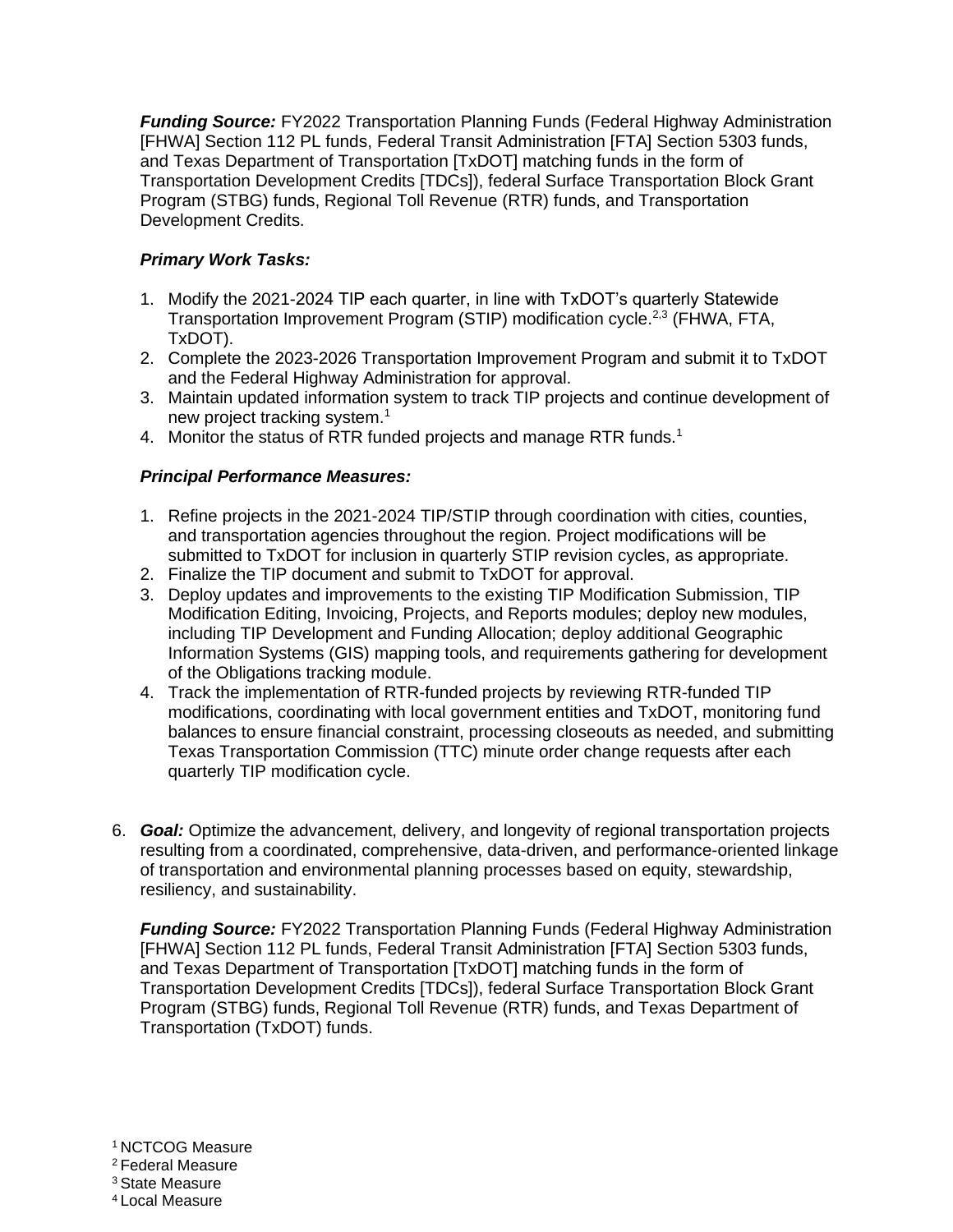## *Primary Work Tasks:*

- 1. Assist the Texas Department of Transportation (TxDOT), North Texas Tollway Authority (NTTA), transit authorities, and other transportation implementing entities through partnership efforts to expedite planning, prioritization, engineering review, environmental evaluation, economic analyses, permitting/approval, programming, construction, and performance monitoring of high-priority freeway, toll road, managed lanes (e.g. tolled, express lanes, truck lanes), thoroughfare, transit, and other multimodal transportation corridor projects.<sup>1,2,3,4</sup> (FHWA, FTA, TxDOT, local agencies)
- 2. Encourage and support innovative design and construction methods for the projects that maximize cost-effective lifecycle functionality and include measures to facilitate enhanced integration between transportation and environmental mitigation, asset management, infrastructure resiliency, resource preservation, and context sensitivity.<sup>1,2,3,4</sup> (FHWA, FTA, TxDOT, local agencies)
- 3. Coordinate with federal, State, and local partners and provide support for Transportation Department staff to maintain compliance and expand applications with appropriate nondiscrimination laws and regulations among plans, programs, and projects in pursuit of transportation equity objectives.1,2,3,4 (FHWA, FTA, TxDOT, local agencies)
- 4. Continue to develop, implement, review, and refine multifaceted analytical tools, performance and hazard-based data portals, data governance measures, and communication techniques to help inform the transportation planning and investment decision-making processes.<sup>12,3</sup> (FHWA, FTA, TxDOT)

### *Principal Performance Measures:*

- 1. Work cooperatively with North Central Texas transportation providers, federal and State resource agencies, and local governments to identify and track the development, delivery, condition, and performance of high-priority projects. Coordinate regularly with all partners to improve relationships, clarify roles and responsibilities, and develop and initiate strategies to reduce project implementation costs and delays for high-priority projects.
- 2. Collaborate frequently with North Central Texas transportation providers, federal, and State resource agencies, subject-matter expert (SME) teams, industrial producers, environmental nonprofit groups, and local governments on strategies to enhance consideration and incorporation of regional economic and environmental priorities within the metropolitan transportation planning process. Engage partners in defining and quantifying methods, opportunities, risks, and benefits in applying those strategies where feasible toward innovative and sustainable design, construction activities, mitigation efforts, vulnerability alleviation, and preservation measures.
- 3. Provide education, enable training opportunities, and apply best practices for staff and appropriate committees on federal nondiscrimination requirements, as well as monitor and document current efforts, coordinate with public involvement, and evaluate procedures and guidance for the NCTCOG Transportation Department and its partners, as necessary. Produce and update methodologies and planning products to analyze Title VI and environmental justice compliance for North Central Texas plans, programs, and project implementation, and outline progress and/or additional steps toward transportation equity achievements.
- 4. Coordinate with federal, State, and local entities, as well as with internal Department sources, regarding transportation and environmental data needs, applications, collection activities, protocols, and potential linkage or consolidation possibilities in addressing transportation project development, programming, decision making, and performance.

<sup>1</sup> NCTCOG Measure

<sup>2</sup> Federal Measure

<sup>3</sup> State Measure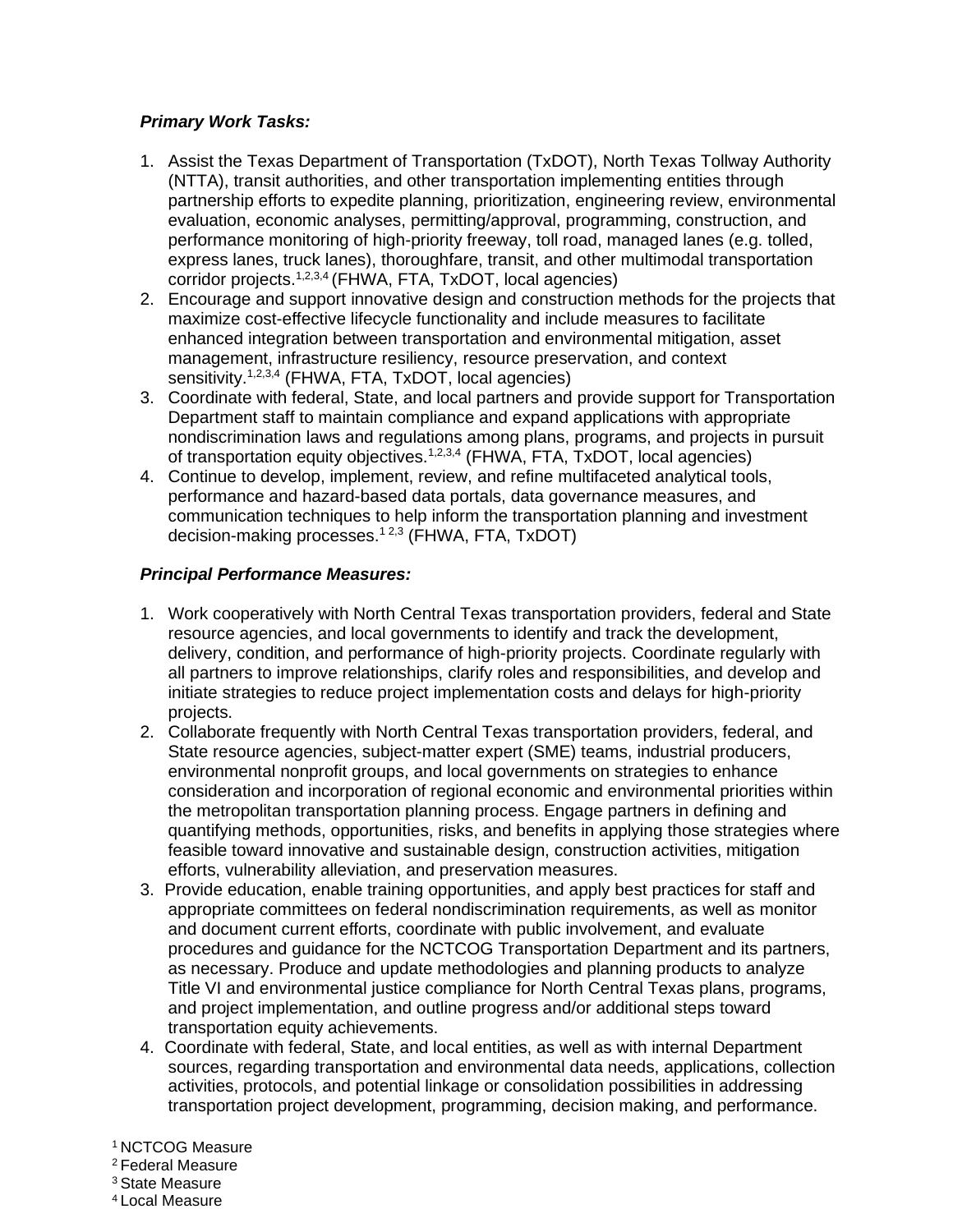Produce planning products such as maps, databases, dashboards, methodologies, manuals, reports, and other written or visual correspondence to better inform those processes.

7. *Goal:* Achieve multipollutant emissions reductions and improve air quality.

*Funding Source:* FY2022 Transportation Planning Funds (Federal Highway Administration (FHWA) Section 112 PL funds, Federal Transit Administration (FTA) Section 5303 funds, and Texas Department of Transportation (TxDOT) matching funds in the form of Transportation Development Credits), Federal Congestion Mitigation and Air Quality Improvement Program (CMAQ) funds, federal Surface Transportation Block Grant Program (STBG) funds, matching funds in the form of Transportation Development Credits, US Environmental Protection Agency (EPA) funds, US Department of Energy (DOE) funds, Texas Commission on Environmental Quality (TCEQ) funds, Regional Transportation Council (RTC) Local funds, and other public or private funds and in-kind contributions.

## *Primary Work Tasks:*

- 1. Initiate, develop, and assist with air quality planning measures that provide demonstrating transportation conformity; development State Implementation Plans; conduct regional greenhouse gas emissions inventory; and provide research, technical, and educational air quality-related projects. <sup>1,2,3,4</sup> (FHWA, FTA, TCEQ, TxDOT)
- 2. Develop, implement, assist, and promote activities that help public and private fleets transition to the cleanest available transportation technologies.<sup>2,3</sup> (EPA, DOE, FHWA, TCEQ)
- 3. Develop, implement, assist, and promote actions by local governments, businesses, and other community stakeholders that facilitate deployment of lowest-emissions and efficient technologies. <sup>2,3</sup> (DOE, FHWA)
- 4. Develop, implement, assist, and promote initiatives to reduce emissions from consumer vehicles. 2,3,4 (DOE, FHWA, TCEQ, Nonattainment Counties

### *Principal Performance Measures:*

1. As necessary, develop a successful regional Air Quality Conformity analysis, incorporating new or updated projects proposed for inclusion in the Metropolitan Transportation Plan and Transportation Improvement Program (TIP) to confirm that onroad emission levels are consistent with the State Implementation Plan (SIP). Update and maintain a Mobile Source Emission Reduction Strategies database that will ensure the nonattainment area continues to meet federal requirements of timely transportation control measure implementation. Prepare and submit CMAQ annual report(s) of funded projects for use by USDOT. Prepare multipollutant emission inventories for inclusion into a comprehensive information system. Respond to technical and research requests from local municipalities, federal government agencies, RTC representatives, and others. Actively participate in local, State, and national technical groups and committees dealing with National Ambient Air Quality Standards (NAAQS) and mobile source issues. Assist TCEQ, EPA, local governments, and others with the development, analysis, and monitoring of elements contained in and required of the SIP, as necessary, to meet air quality requirements. Compile existing and future emission reduction control strategies for use in the maintenance of air quality standards. Stay current and perform sensitivity analyses on EPA, FHWA, Federal Aviation Administration, and other model

<sup>1</sup> NCTCOG Measure

<sup>2</sup> Federal Measure

<sup>3</sup> State Measure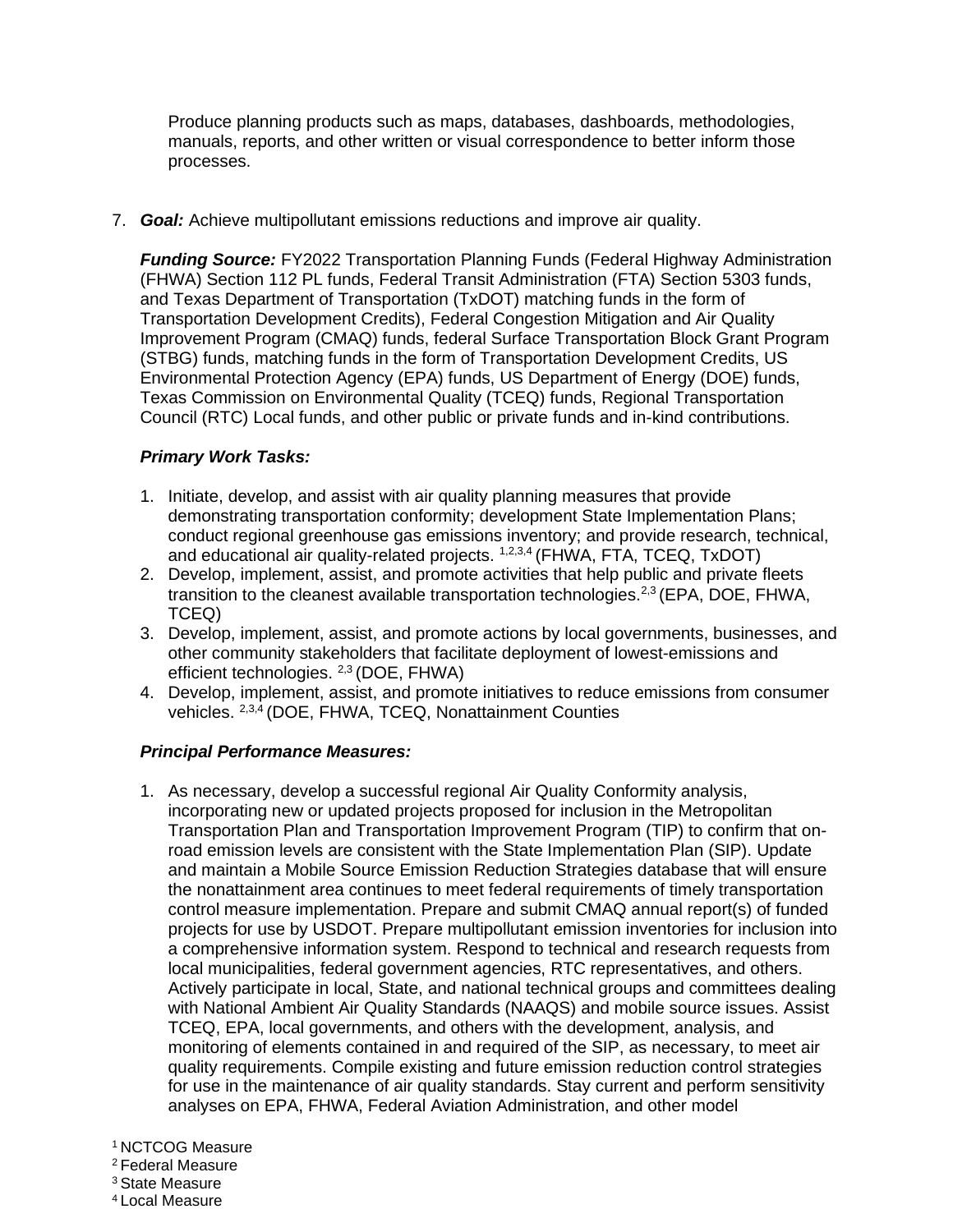developments used in regional air quality planning. Continuously monitor and provide updates regarding lawsuits, legislative activities, TCEQ public hearing announcements, NAAQS, and other pollutants, including federal rulemaking activity. Conduct a regional greenhouse gas emissions inventory and continue work on development of a comprehensive multipollutant emissions reductions control strategy catalog toolkit.

- 2. Provide funding support for fleet activities that reduce emissions. Perform on-site auditing and monitoring visits of subrecipients and participating parties to ensure grant compliance. Promote use of programs available from NCTCOG and other agencies and assist with applications as needed. Administer a fleet recognition program. Hold meetings/webinars to educate fleets on the cleanest available transportation technologies. Facilitate events or other initiatives for fleets to experience technologies firsthand. Maintain and operate one department vehicle for staff use in department business.
- 3. Provide planning support for deployment of electric vehicle (EV) charging and other alternative fueling infrastructure. Develop recommendations for local government actions to encourage EV adoption such as building/parking standards and long-range goals. Promote adoption of RTC recommended policies that influence operations within local government jurisdictions. Host meetings/webinars related to impacts of transportation pollution on public health. Maintain websites to provide technical and policy resources to regional stakeholders.
- 4. Provide information about EVs, idle reduction, proper vehicle maintenance, and other consumer-appropriate clean transportation measures at local events. Host or participate in opportunities for consumers to have hands-on experience with EVs and attend car care awareness events. Engage commercial vehicle stakeholders through a collaborative program. Support low-emission mobility options for consumers such as EV rideshare, e-mobility, and coordination with TDM, transit, and Sustainable Development strategies. Support the Regional Emissions Enforcement Program by partnering with local law enforcement agencies to conduct on-road enforcement.
- 8. *Goal:* Continue to assist communities in the implementation of Sustainable Development initiatives such as bicycle and pedestrian planning, transit-oriented development, land use planning, economic development, parking, and community schools and transportation.

*Funding Source:* FY2022 Transportation Planning Funds (Federal Highway Administration [FHWA] Section 112 PL funds, Federal Transit Administration [FTA] Section 5303 funds, and Texas Department of Transportation [TxDOT] matching funds in the form of Transportation Development Credits), federal Surface Transportation Block Grant Program (STBG) funds, federal Congestion Mitigation and Air Quality Improvement Program (CMAQ) funds, Federal Highway Administration (FHWA), Federal Transit Administration (FTA) funds, Regional Toll Revenue (RTR) funds, Regional Transportation Council (RTC) Local funds other local funds, and Transportation Development Credits (TDCs).

### *Primary Work Tasks:*

- 1. Contract and implement Sustainable Development infrastructure projects.<sup>1</sup>
- 2. Continue coordination and implementation on existing planning studies and focus on completion and close-out procedures.<sup>1</sup>
- 3. Provide planning assistance for land use and transportation projects,
- 4. Provide meeting opportunities for coordination on coordinated land use/transportation planning for cities and transit agencies.<sup>1</sup>

<sup>1</sup> NCTCOG Measure

<sup>2</sup> Federal Measure

<sup>3</sup> State Measure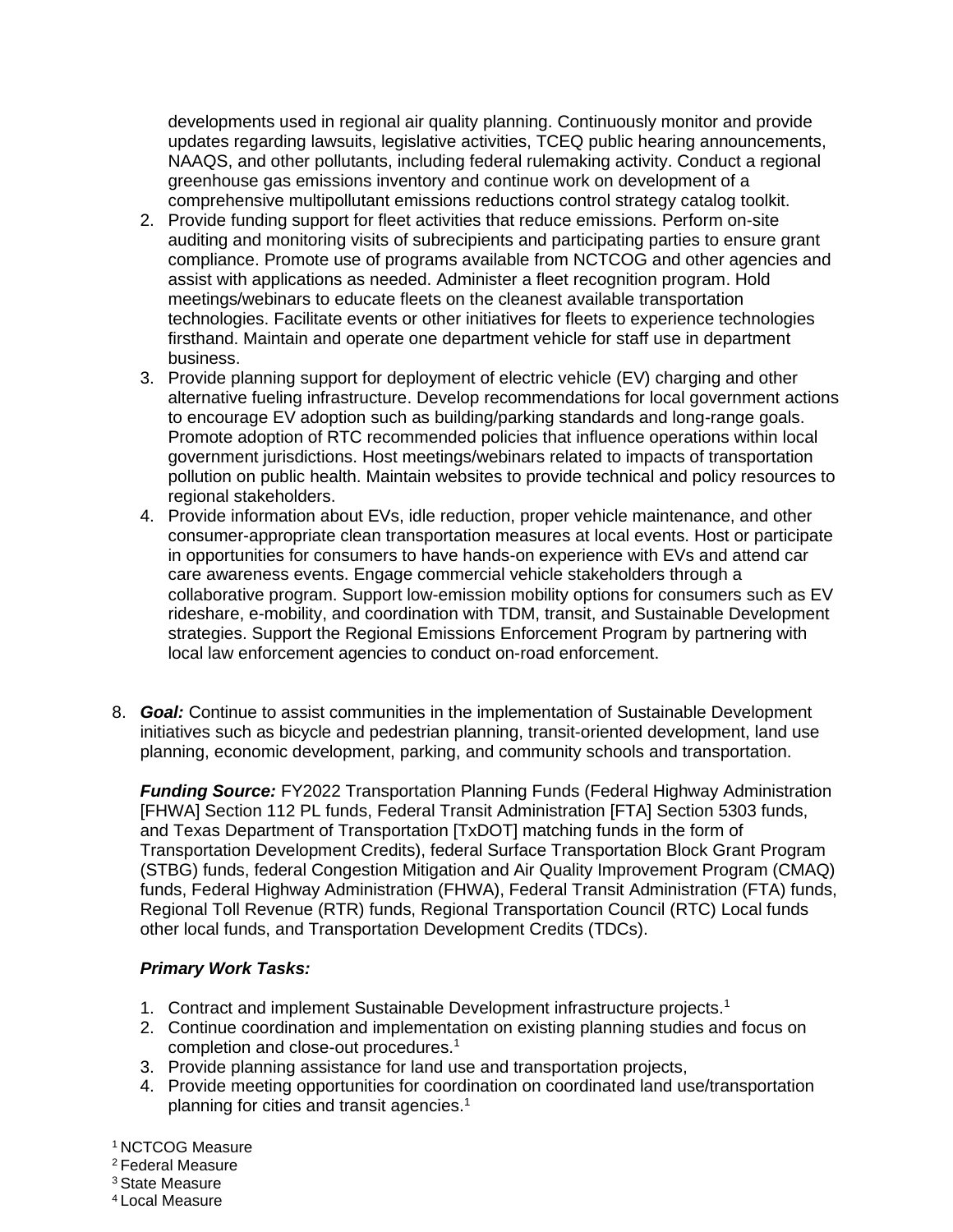- 5. Advance strategic regional transit-oriented development (TOD) data collection and analysis, and planning assistance, as requested <sup>1</sup>
- 6. Advance the Community Schools and Transportation Program.<sup>1,2</sup> (FTA)
- 7. Host quarterly Regional Bicycle and Pedestrian Advisory Committee (BPAC) meetings.<sup>1</sup>
- 8. Provide planning assistance for bicycle and pedestrian projects and continue mapping efforts.<sup>1</sup>
- 9. Continue bicycle and pedestrian data collection and reporting.<sup>1,2</sup> (FHWA)
- 10. Provide training and webinar opportunities to stakeholders on Sustainable Development principles such as Bicycle and Pedestrian Safety and Accessibility, Land Use, Green Infrastructure, and Parking. 1
- 11. Provide Regional Bicycle and Pedestrian Safety education and outreach.<sup>1,2,3,4</sup> (FHWA, TxDOT, local governments in the Metropolitan Planning Area)
- 12. Initiate development of a citywide bicycle plan for the City of Irving <sup>1</sup>
- 13. Prepare and promote the development and adoption of Complete Streets policies by local jurisdictions in the region.  $1$
- 14. Continue Regional Smart Transit Corridors and Walkable Places planning.<sup>1</sup>
- 15. Initiate GIS mapping, analysis, and recommendations for priority investment in pedestrian and bicycle infrastructure projects located in bicycle facility priority zones in proximity to transit stations/stops/corridors.
- 16. Continue development of Regional Parking Management Initiatives tools and resources.<sup>1</sup>

#### *Principal Performance Measures:*

- 1. Work with local governments to implement projects by continuing oversight of design and construction on various Sustainable Development infrastructure projects. Review progress reports and invoices and provide overall project tracking and reporting of the program.
- 2. Continue to monitor and manage existing consultant planning studies, review deliverables as available, and participate in the public involvement process. As studies are concluded, complete close-out procedures.
- 3. Perform work related to planning technical assistance, workshops, land use and demographic analysis, review of existing conditions, policies, zoning, and code requirements.
- 4. Host a minimum of two Coordinated Land Use and Transportation Planning Task Force meetings or trainings during the year.
- 5. Develop regional data driven TOD planning resource products based on metrics such as demographics, land use policy, and development outcomes. Perform work related to planning technical assistance for TOD planning as needed by local governments.
- 6. Develop tools and resources and provide technical assistance. Host a minimum of one large training session to discuss regional issues related to school siting and transportation connections. Develop additional Safe Routes to School plans and a regional Safe Routes to School Action Plan.
- 7. Prepare meeting information and advertise for four BPAC meetings annually. Develop agendas and presentations that provide educational information and updates on programs, projects, and funding opportunities.
- 8. Continue efforts to develop and fund regional trails. Provide updated mapping to the regional Veloweb, community pathways, and on-street bikeways, and provide technical assistance on community plan and project development.
- 9. Produce an annual bicycle and pedestrian count report.
- 10. Host a minimum of two workshops/training sessions on Sustainable Development principles.

<sup>1</sup> NCTCOG Measure

<sup>2</sup> Federal Measure

<sup>3</sup> State Measure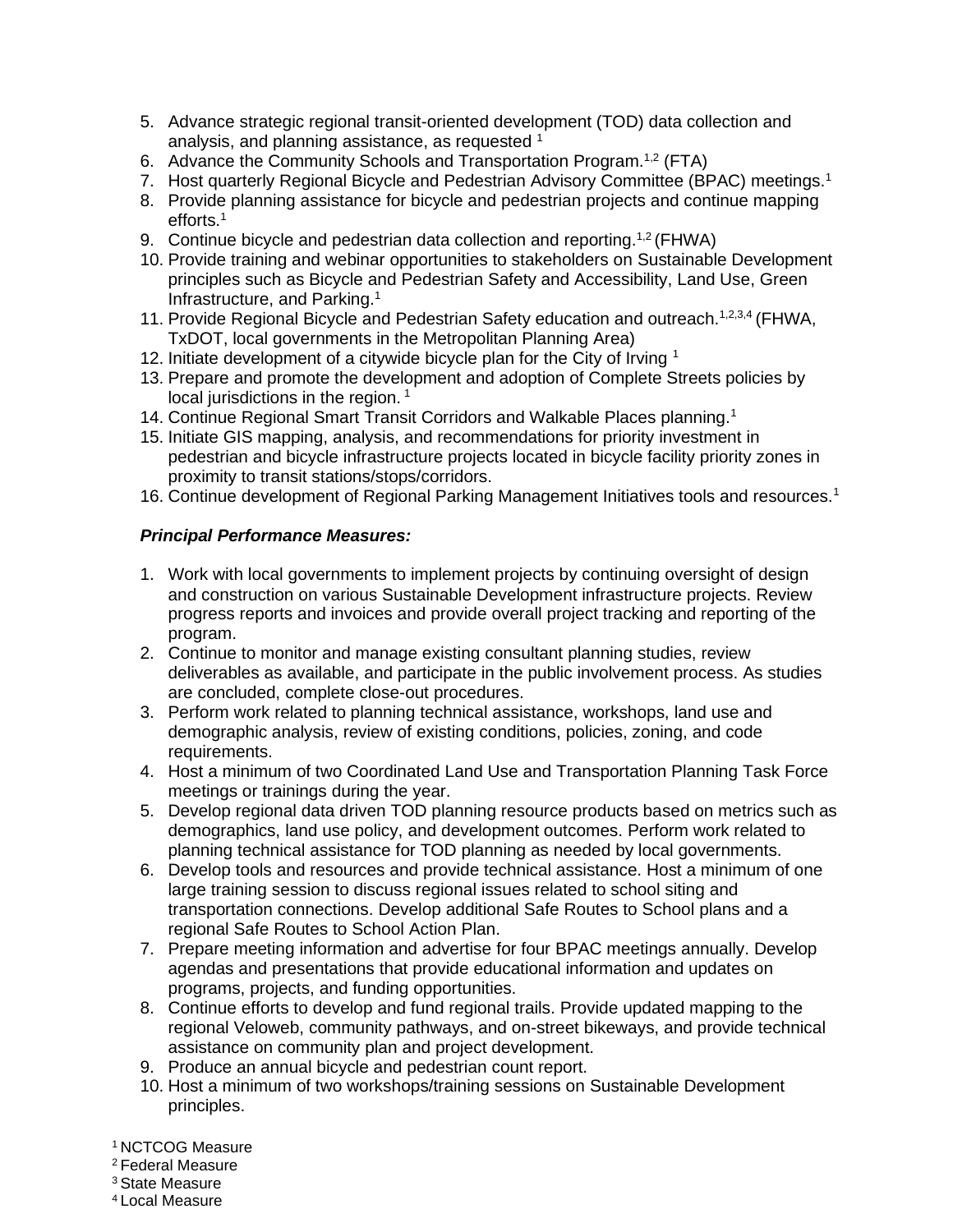- 11. Continue regional safety outreach and promotion of LookOut Texans by providing education materials and items at events and online throughout the year.
- 12. Conduct base data collection, conduct community outreach, and prepare recommendations for an Irving citywide bike plan.
- 13. Continue to provide technical assistance and monitor the number of locally adopted Complete Streets policies in the region. Prepare templates and materials that encourage and support the adoption of Complete Streets policies by local jurisdictions.
- 14. Provide planning-level recommendations and opinions of probable cost for priority implementation sections of the regional Veloweb, community trails, and sidewalk infrastructure that close significant gaps in the network and improve access to transit stations/stops/corridors, including seven rail stations served by the DCTA A-train commuter rail. Review and identify regional walkable places and develop walkable places typology, best practices, and an interactive map. Data collection and problem identification related to jobs-housing balance in the region will be developed. Identify fiscal and economic benefits of walkable places. Develop guidance on value capture funding local best practices.
- 15. Complete analysis of areas with the highest demand for pedestrian and bicycle travel and develop recommendations that prioritize investment in pedestrian and bicycle infrastructure projects in those areas.
- 16. Develop data-driven tools, strategies, and plans, and provide technical assistance to support management and programing of efficient parking at various locations in the region.
- 9. *Goal:* Coordinate and support the planning for and deployment of emerging transportation technologies to improve the region's transportation systems.

*Funding Source:* FY2022 Transportation Planning Funds (Federal Highway Administration [FHWA] Section 112 PL funds, Federal Transit Administration [FTA] Section 5303 funds, and Texas Department of Transportation [TxDOT] matching funds in the form of Transportation Development Credits [TDCs]), federal Congestion Mitigation and Air Quality Improvement Program (CMAQ) funds, federal Surface Transportation Block Grant Program (STBG) funds, Texas Department of Transportation (TxDOT) funds, Regional Transportation Council (RTC) Local funds, and Transportation Development Credits.

### *Primary Work Tasks:*

- 1. Sustain and expand current efforts to implement transportation innovations across the region.
- 2. Continue to establish initiatives to enhance and accelerate both planning and deployment of new mobility technologies across the region.
- 3. Support efforts by local, regional, State, and academic institutions to explore the impacts and planning considerations of automated transportation technologies.

### *Principal Performance Measures:*

1. Encourage the deployment of automated vehicle technologies; cultivate transportation data sharing capabilities by local partners; support development of shared mobility services; educate regional decision makers and the public on automated vehicle technology and planning considerations; and coordinate with local and State government entities on "smart city/smart transportation" initiatives. Focus on the internet as a growth

<sup>1</sup> NCTCOG Measure

<sup>2</sup> Federal Measure

<sup>3</sup> State Measure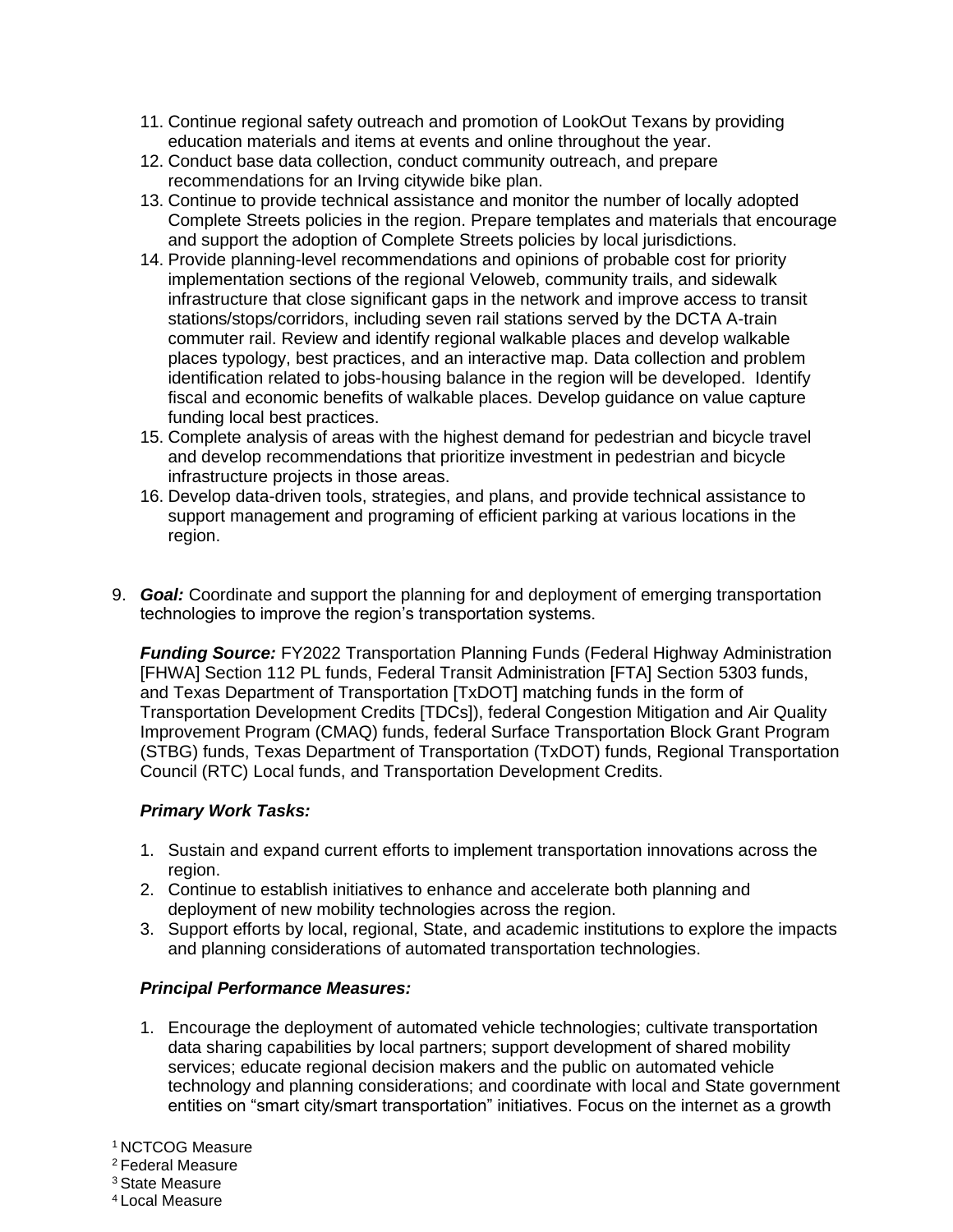area for transportation technology—this idea encompasses three important elements: (1) broadband access and equity of access; (2) virtual transportation; and (3) leveraging transportation assets to improve internet access and support vehicle-to-everything (V2X) communication systems.

- 2. Introduce and receive approval from the Regional Transportation Council to develop a new phase of project development within the Transportation Technology and Innovation Program.
- 3. Develop web-based informational resources, data-driven forecasting, and modelling tools for long-range transportation planning, as well as continue to cultivate partnerships with local, regional, State, and academic entities.
- 10. *Goal:* Develop and monitor the Metropolitan Transportation Plan (MTP) for the Mobility 2045 Update and perform planning studies to evaluate and refine roadway, transit, and freight projects recommended in the MTP.

*Funding Source:* FY2022 Transportation Planning Funds (Federal Highway Administration [FHWA] Section 112 PL funds, Federal Transit Administration [FTA] Section 5303 funds, Texas Department of Transportation [TxDOT] matching funds in the form of Transportation Development Credits [TDCs]), North Texas Tollway Authority (NTTA) funds, TxDOT funds, and public or private funds.

## *Primary Work Tasks:*

- 1. Develop and monitor projects in the current long-range plan and conduct regular coordination with transportation planning partners and providers to identify potential modifications to the projects listed in the Metropolitan Transportation Plan for the Plan Update.1,2,3 (FHWA, TxDOT, NTTA)
- 2. Monitor and evaluate potential revenue available for transportation projects between the years of 2023 and 2045. $1,2,3$  (FHWA, FTA, TxDOT)
- 3. Evaluate transportation system needs and develop potential alternatives on major travel corridors between years of 2023 and 2045.<sup>1,2,3</sup> (FHWA, FTA, TxDOT, NTTA)
- 4. Monitor system performance, develop and track performance measures, and incorporate performance-based planning in the development of the Metropolitan Transportation Plan.<sup>1,2,3</sup> (FHWA, FTA, TxDOT)
- 5. Engage the public in the process of updating the Metropolitan Transportation Plan and provide results of the planning process.<sup>2,3</sup> (FHWA, FTA, TxDOT)

### *Principal Performance Measures:*

- 1. Identify, evaluate, recommend, and develop freight and multimodal improvements for inclusion in the Mobility Plan Update through a collaborative process with transportation partners.
- 2. Document estimates of future year revenue availability using tax and revenue estimates from federal, State, local government, and private sector sources.
- 3. Produce reports that compare multimodal alternatives for inclusion in the Metropolitan Transportation Plan and follow-up efforts such as required environmental evaluation studies.
- 4. Monitor and assess transportation system performance using observed data and a variety of planning tools, including the Travel Demand Model. Monitor progress towards adopted performance targets and report performance results.

<sup>1</sup> NCTCOG Measure

<sup>2</sup> Federal Measure

<sup>3</sup> State Measure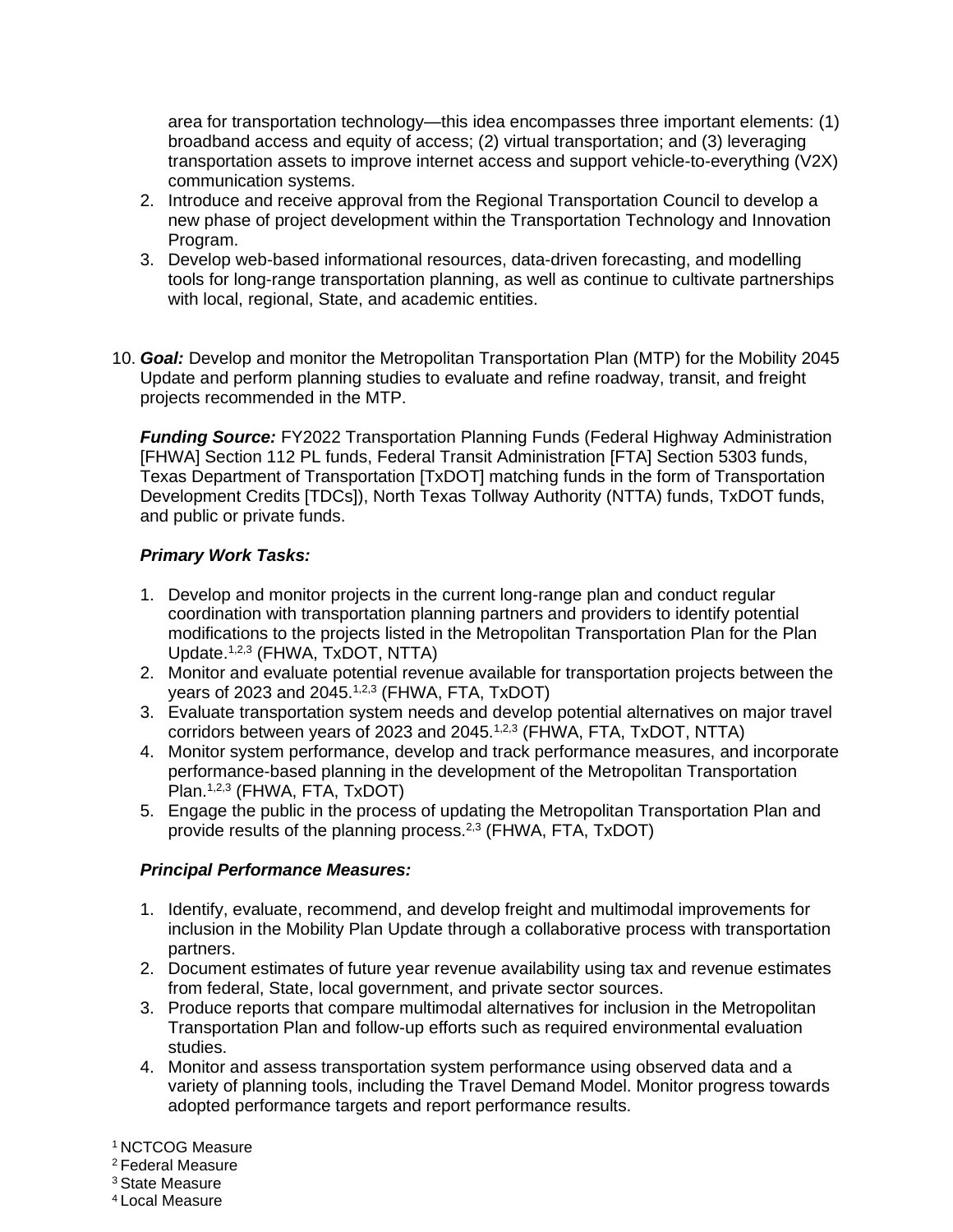- 5. Develop and maintain online tools to inform and educate the public on the transportation planning process and the recommendations included in the Metropolitan Transportation Plan. Present information at committee and public meetings.
- 11. *Goal:* Enhance public transportation options and implementation in North Central Texas.

*Funding Source:* FY2022 Transportation Planning Funds (Federal Highway Administration [FHWA] Section 112 PL funds, Federal Transit Administration [FTA] Section 5303 funds, and Texas Department of Transportation [TxDOT] matching funds in the form of Transportation Development Credits [TDCs]), Federal Transit Administration (FTA) funds, federal Surface Transportation Block Grant Program (STBG) funds, Texas Department of Transportation (TxDOT) funds and in-kind matching funds in the form of Transportation Development Credits, Regional Transportation Council (RTC) Local funds, and other public or private funds.

# *Primary Work Tasks:*

- 1. Provide recommendations to the Regional Transportation Council for programming of FTA funds to support the operation of public transportation services in the region.<sup>1,2</sup> (FTA)
- 2. Serve as the FTA Designated Recipient for Urbanized Area Formula Program (Section 5307), Bus and Bus Facilities Program (Section 5339), State of Good Repair Program (Section 5337), and Enhanced Mobility of Seniors and Individuals with Disabilities Program (Section 5310) funds on behalf of public transportation providers in the Dallas-Fort Worth-Arlington Urbanized and Denton-Lewisville Urbanized Areas.<sup>2</sup> (FTA)
- 3. Manage projects awarded Job Access/Reverse Commute Program (Section 5316) and New Freedom Program (Section 5317) funds in the Dallas-Fort Worth-Arlington and Denton-Lewisville Urbanized Areas.<sup>2</sup> (FTA)
- 4. Manage projects awarded Coronavirus Aid, Relief, and Economic Security (CARES) Act and American Rescue Plan (ARP) Act funds in the Dallas-Fort Worth-Arlington Urbanized Area.<sup>2</sup> (FTA)
- 5. Serve as the lead agency for regional public transportation coordination and planning activities in the 16-county North Central Texas region.<sup>2,3</sup> (FTA, TxDOT)
- 6. Coordinate transit services and implement innovative transit-related projects and programs to encourage the use of sustainable transportation options and access to public transit services. 2,3 (FTA, TxDOT)
- 7. Identify and implement new and revised federal transit regulations.<sup>1,2</sup> (FTA)
- 8. Monitor, implement, and promote the Regional Vanpool Program outlined in the Congestion Management Process (CMP) for the Dallas-Fort Worth Metropolitan Area and Metropolitan Transportation Plan (MTP) document.<sup>2,3</sup> (STBG, FTA, TxDOT)

# *Principal Performance Measures:*

- 1. Develop annual Transit Section program of projects and coordinate programming of funds in an approved Transportation Improvement Program (TIP)/Statewide Transportation Improvement Program (STIP).
- 2. Administer the Urbanized Area Formula Program (Section 5307), Bus and Bus Facilities Program (Section 5339), State of Good Repair Program (Section 5337), and Enhanced Mobility of Seniors and Individuals with Disabilities Program (Section 5310).

<sup>1</sup> NCTCOG Measure

<sup>2</sup> Federal Measure

<sup>3</sup> State Measure